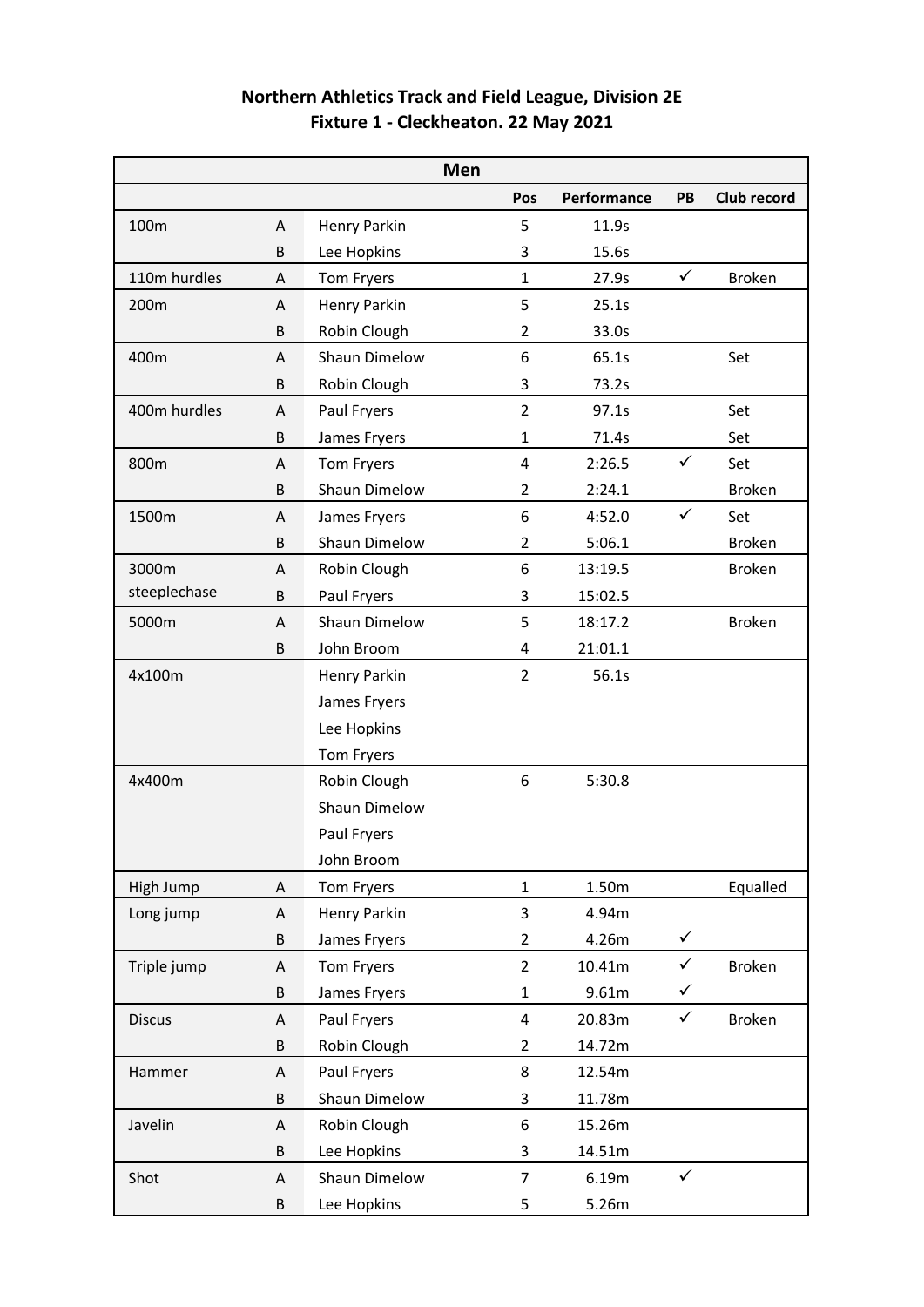| Northern Athletics Track and Field League, Division 2E |  |
|--------------------------------------------------------|--|
| Fixture 1 - Cleckheaton. 22 May 2021                   |  |

| Women            |   |                        |     |             |    |               |
|------------------|---|------------------------|-----|-------------|----|---------------|
|                  |   |                        | Pos | Performance | PB | Club record   |
| 100 <sub>m</sub> | A | <b>Jill Scrivens</b>   | 6   | 19.4s       |    |               |
| 200 <sub>m</sub> | A | <b>Heather Lindley</b> | 5   | 40.1s       |    |               |
| 400m             | A | <b>Heather Lindley</b> | 5   | 76.8s       |    | Set           |
|                  | B | <b>Jill Scrivens</b>   | 3   | 98.7s       |    | Set           |
| 400m hurdles     | A | <b>Heather Lindley</b> | 4   | 1:47.2      |    |               |
| 800m             | A | <b>Heather Lindley</b> | 5   | 3:35.7      |    |               |
| 1500m            | A | Dawn Broom             | 4   | 6:07.6      |    | <b>Broken</b> |
|                  | B | <b>Jill Scrivens</b>   | 3   | 7:26.6      |    | Set           |
| 3000m            | A | Dawn Broom             | 4   | 12:26.8     |    | <b>Broken</b> |
|                  | B | <b>Jill Scrivens</b>   | 4   | 14:59.4     | ✓  |               |
| Long jump        | A | <b>Heather Lindley</b> | 3   | 3.50m       |    | Set           |
| <b>Discus</b>    | A | <b>Heather Lindley</b> | 6   | 9.72m       |    |               |
| Hammer           | A | <b>Heather Lindley</b> | 4   | 13.65m      |    |               |
| Javelin          | A | Dawn Broom             | 5   | 7.70m       |    | Set           |
|                  | B | <b>Jill Scrivens</b>   | 4   | 6.25m       |    | Set           |
| Shot             | A | <b>Jill Scrivens</b>   | 6   | 4.62m       |    | Set           |